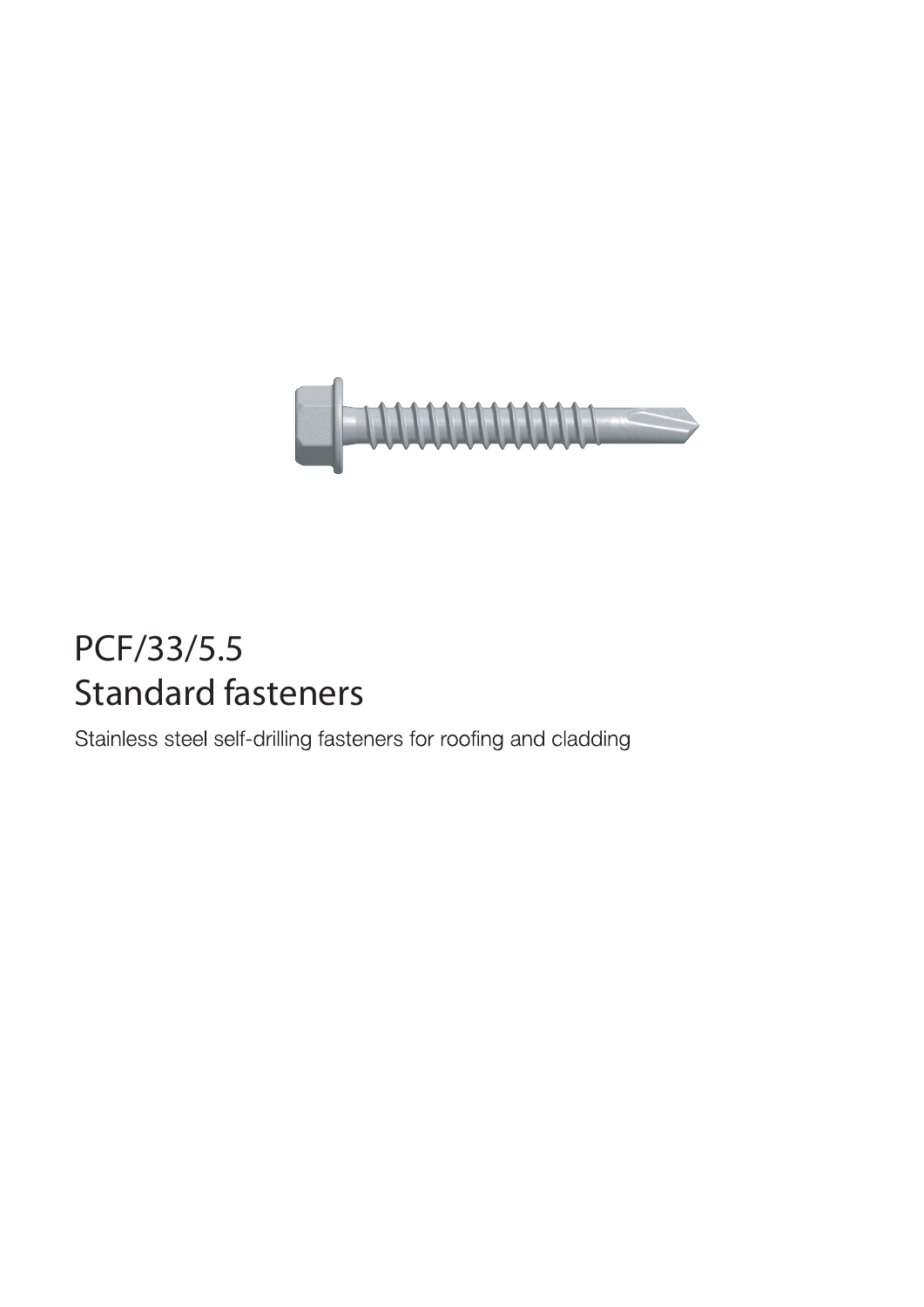## PCF/33/5.5 Standard fasteners

| <b>Specification</b>     |                                                                             |
|--------------------------|-----------------------------------------------------------------------------|
| <b>Material</b>          | 1.4301 stainless steel (304M), with carbon steel case hardened welded point |
| Coating                  | Organic                                                                     |
| Head Type                | Hexagon 8mm                                                                 |
| <b>Drilling Capacity</b> | $1.2 - 3.0$ mm Steel                                                        |

| Installation and handling |                                                                                                                                                                                                                                                                                                                                                                                                                                                    |
|---------------------------|----------------------------------------------------------------------------------------------------------------------------------------------------------------------------------------------------------------------------------------------------------------------------------------------------------------------------------------------------------------------------------------------------------------------------------------------------|
| Installation tool         | Variable speed electric screwdriver                                                                                                                                                                                                                                                                                                                                                                                                                |
| Installation drive        | 8mm hex integral socket with retaining clip                                                                                                                                                                                                                                                                                                                                                                                                        |
| Installation speed        | 1500rpm                                                                                                                                                                                                                                                                                                                                                                                                                                            |
| Correct installation      | Fasteners should be driven within three degrees of perpendicular to the surface<br>of the fastened material. Use a depth-setting nosepiece to avoid over-driving,<br>and do not over-tighten. Variants with bonded washers should not have the<br>rubber compressed to less than two-thirds of its uncompressed height. Care<br>should be taken when engaging and disengaging from the fastener head to<br>avoid damage to the protective coating. |
| Handling                  | Fasteners may have sharp edges, and the use of power tools can be<br>dangerous. Use personal protective equipment. Store fasteners in dry<br>conditions. Inspect each fastener before use and do not use damaged<br>fasteners. Replace any fasteners which appear to have been installed<br>incorrectly.                                                                                                                                           |

| Installation details |                         |                        |  |  |
|----------------------|-------------------------|------------------------|--|--|
| <b>Substrates</b>    | Thickness limits        | Minimum penetration    |  |  |
| Light steel purlins  | 1.2mm – 3.0mm thickness | 19mm through underside |  |  |

| <b>Dimensions</b> |                |                  |
|-------------------|----------------|------------------|
| Fastener          | Nominal length | Nominal diameter |

| $PCF/55/5.5 \times 25$ | 25 <sub>mm</sub> | 5.5 <sub>mm</sub> |
|------------------------|------------------|-------------------|
| $PCF/55/5.5 \times 35$ | 35 <sub>mm</sub> | 5.5mm             |
| $PCF/55/5.5 \times 55$ | 55 <sub>mm</sub> | 5.5mm             |